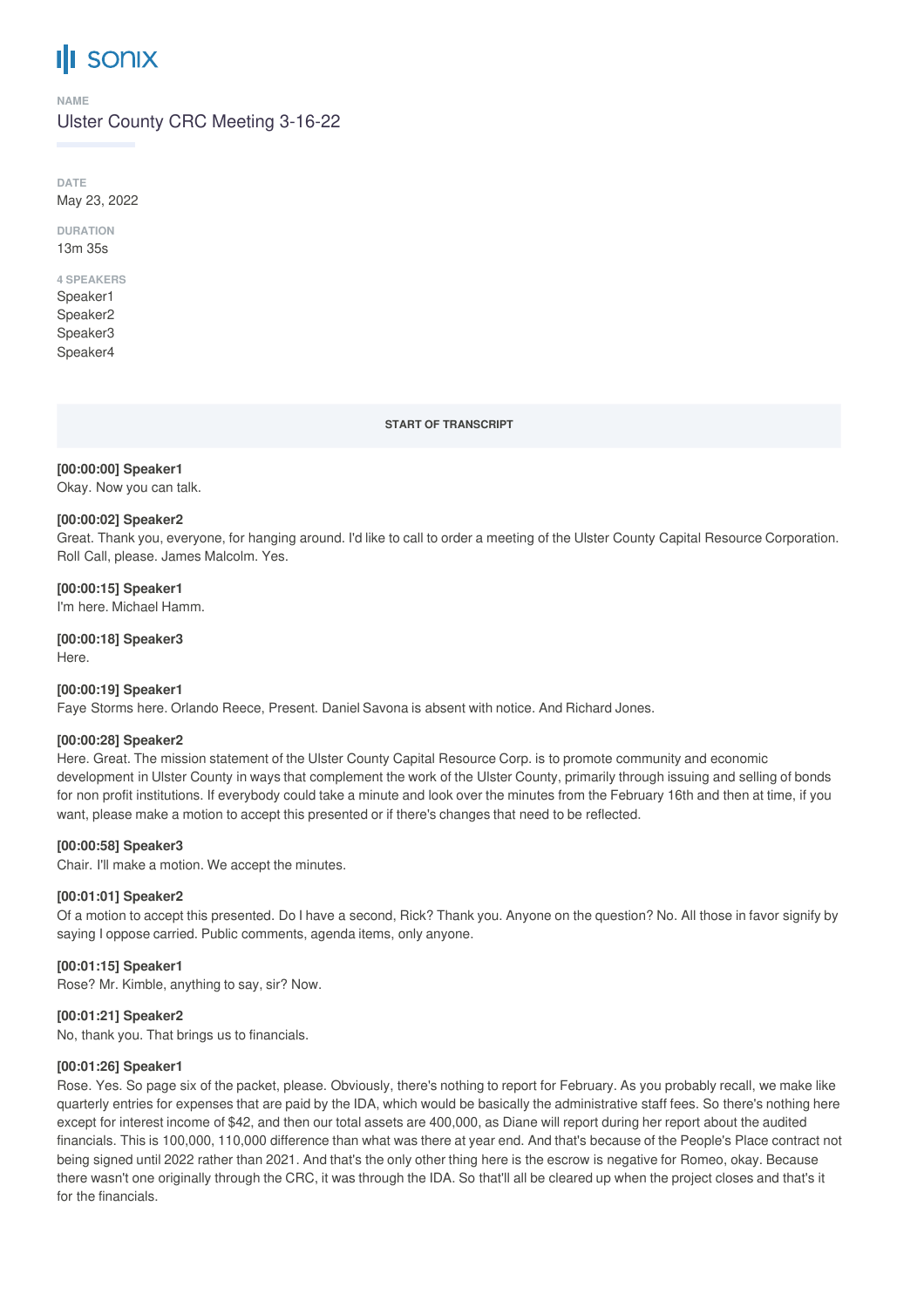#### **[00:02:27] Speaker2**

Chair, Okay, can I get emotional? Accept the financials as presented? Bill? The motion. I don't even have a bill there, so that's why I'm saying that. Michael, do I have a second?

#### **[00:02:38] Speaker4**

Faye, Yes.

#### **[00:02:40] Speaker2**

All those in favor signify by saying I. I suppose carried the chair's report will be reflective of my report at the last meeting, so I will cede my time and go to the CEO for a report.

#### **[00:02:55] Speaker1**

Thank you. Very quick, but longer than usual for this here. See, as of March 9th, when I received the first and very simplified monthly report from Peoples Place, since there was not much information this month, Christine said 107 cards have been handed out via People's Place. I'm waiting on reports from the pantries and agencies who have picked up gift cards. We are still waiting on Hannaford. They have proven to be extremely difficult to work with. But a grocer that is prime in a few areas, we have paid them and waiting for our waiting for the delivery of the gift cards. Ellisville, Highland, New Paltz, Kingston and Saugerties all have the gift cards. Pine Hill Plot to Kill Stoneridge. Wallkill and Woodstock and Venetia are waiting for the Hannaford gift cards. Woodstock and Stoneridge will also take Shoprite but wish to pick up together. People are extremely grateful for the cards. Some have even been brought to tears. Areas that have had families receive gift cards to date are Kingston Lake, Katrine, Mount Marion Saugerties, Olive Ridge and Akin, Woodstock, New Paltz and Johansen. On March 10th, Christine sent me an update that she got word from Hannaford that the gift cards had finally shipped. So we will have much more information next month as a reminder. And just for the record, from what we put in our press release, press release gift cards can be picked up at the following locations Allendale United Methodist Church Food Pantry, and Ellen Bell, Family Outreach Food Pantry and Highland People's Place in Kingston, St Joseph's Food Pantry in New Paltz. Phoenicia Library Association in Phoenicia.

#### **[00:04:37] Speaker1**

Pine Hill Library and Pine Hill. New Day Food Pantry and Tickhill Boys and Girls Club and the God Given Bread in Saugerties Rhondda Valley Food Pantry in Stone Ridge Loaves and Food I'm sorry Loaves and Fishes Food pantry in Wallkill and good neighbor food pantry in Woodstock. As a reminder, these are all a little bit different from what we had originally anticipated, but that's because some pantries and organizations did not want to participate in the program, and we did our best to really still try to spread it out. So that's why there are some unconventional nonprofits on here. As I expressed to you all, I was a little disappointed that Mid-Hudson News got the origination of the funds used for the gift cards wrong. The funds did not come from the Federal Government. The CRC was able to use the fees that have been generated from the projects that we have done through the years. I also wanted to take the opportunity here to tell you all to just by the chair sharing our Facebook post, we have the most traffic and interaction on the post than ever before, including ones that were shared many times over the PPE grants. I bring this up because it makes a difference if you all share. But also, Jimmy is probably a social media influencer. As I've said, it reached 679 people. There were 112 engagements with the post, 39 clicks, 19 comments and 27 reactions. I know those are minimal in the bigger scheme of thing, but by far it exceeded what we normally get on our posts.

# **[00:06:17] Speaker2**

People probably sat in front of it like the radio in the forties saying, What's this lunatic got to say now?

# **[00:06:23] Speaker1**

I know, but so each time one of you does something like this, it makes a huge difference. And how many people can see our news? So I encourage you all to share the news we post to help the public know what we are up to. The last item is on page eight is the Hodgdon Rus engagement letter for 2022. I need board approval and just a regular vote to sign the engagement letter for Joe Scott, please.

# **[00:06:51] Speaker2**

So are you moving for a voice vote or a roll call vote?

#### **[00:06:55] Speaker1**

I just need a regular voice vote.

# **[00:06:57] Speaker2**

I need a motion to vote on. No different than the engagement letter from the IPA. Right. So I need a motion to vote on acceptance of the engagement letter for Hotch and Russell for 2022. I'll make a motion, do have a second second from Dr. Eynon. Anyone on the question? No. All those in favor signify by saying I. I opposed. It's unanimous. Another 900 an hour.

#### **[00:07:28] Speaker1**

Thank you, Joe.

**[00:07:31] Speaker2** All right. Committee reports audit Dr. D.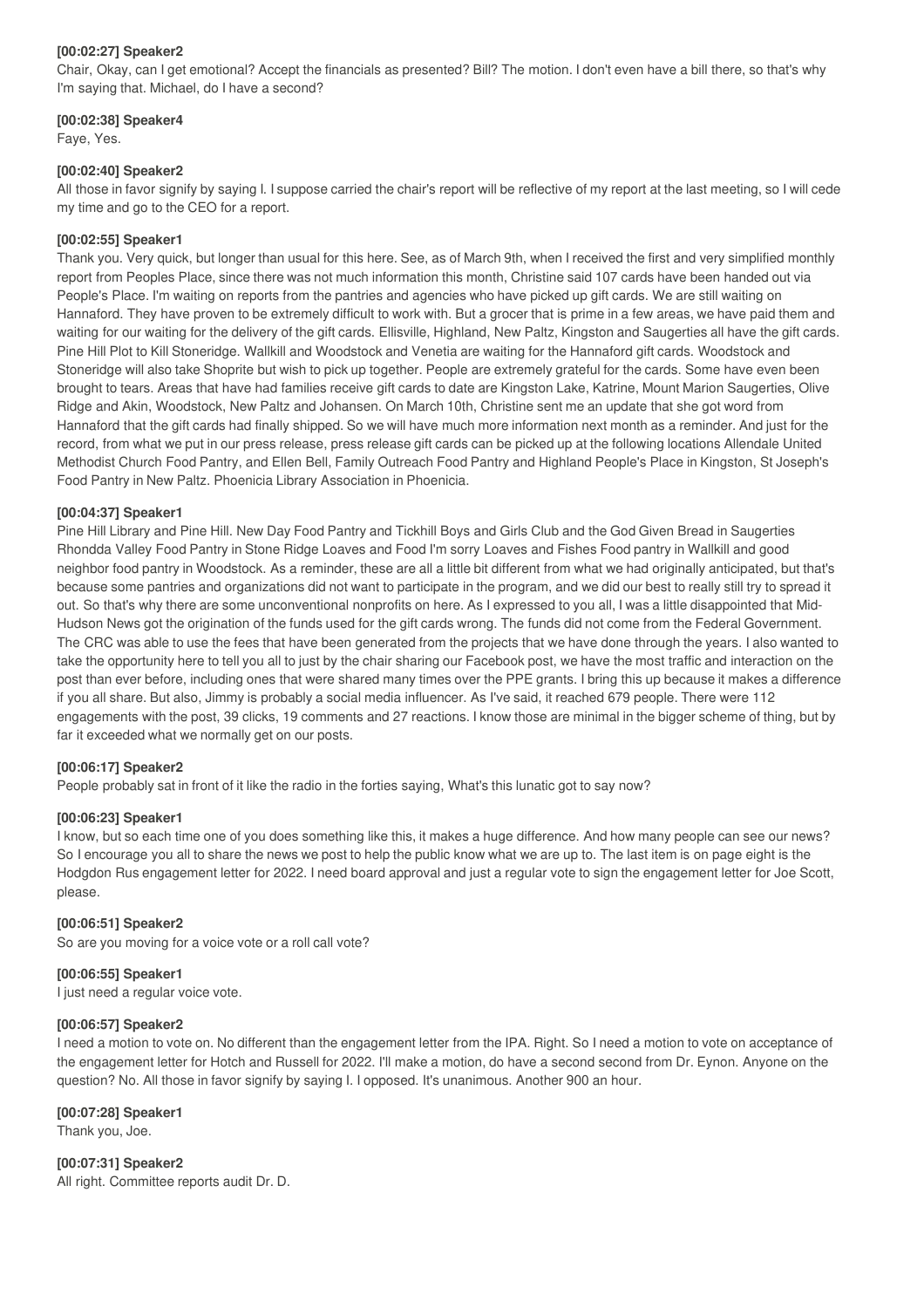#### **[00:07:34] Speaker4**

Thank you, Chair. Page 20 you'll see the 2021 financial statements, audited financial statements. As we discussed in the meeting each year, we will do audited financial statements for us that become part of a final report that we need to submit by March 31st, along with the Paris Report. Some highlights from this is that there was no significant activity as you've heard in previous discussions today, no new projects for to review the audited opinion, which you'll see on page 8 to 10. There's no control findings, no adjusted, no adjustments needed to be made. The audit went very well. Again, thanks to Ross for preparing all the financial statements and working closely with us to get this done. Our total assets for 2021 was down to 507,000 compared to 605 last year, and that is because of our PPP program that we implemented in response to the the pandemic. We had a great response from that. And as I mentioned also incorrectly in the IDA meeting, the People's Place gift cards did not come out of this last year's 2021 budget, even though we approved doing that in December of 2021, actually was not signed off until January of this year. So we should see 110,000 that would come out of the CRC, out of the 507,000 that we have net at the end of this year and think that they are the highlights. I don't know. We need a motion to.

# **[00:09:27] Speaker2**

I'll make a motion to accept this present. A quick question for for Diane and Rose. What would you say? And it's good to have two separate years now with the gift cards. What does it look like that we plough back into the community from our fees.

# **[00:09:46] Speaker1**

Behind the IDA and the CRC.

# **[00:09:50] Speaker2**

Yeah. So what we take in, in fees.

# **[00:09:52] Speaker1**

And go with \$430,000, right. Yes. \$440,000 give or take over the last two years. And for comparison, although we had the revenue of 500 or \$7,000 through the IDA last year, nothing really through the CRC, we've not actually received that money yet. So I mean I would say it's almost 100% of what we've received for the last two years and you can say that then we've used our savings to run the agency cleanly.

# **[00:10:37] Speaker2**

I guess. I guess what I want to touch on and I'm certainly not one for pats on the back. We do the thing for the reasons we do it, but I think people should really be aware more often than not. They don't understand what it is we do with the IDA. But but certainly and again, this is not a billboard for the IDA. We just want people to understand that we do push back into the community when we can. And I think that's something that. You know. Well, we're the only agency that does it for really fall under the auspices of the county. But this is something that we take on and do, and I don't know what other ideas do, but I've got to commend the board members here for taking the ball and run it with it. It's really kind of refreshing. And that being said, I need a motion to accept the order report. Do I have a motion? Mike and Faye is the second. All those in favor I oppose carried. Finance anything?

# **[00:11:49] Speaker1**

No finance this month.

# **[00:11:51] Speaker4**

Chair Thank you.

# **[00:11:52] Speaker2**

Governance Chair. The resolutions the same as the IDA.

# **[00:12:01] Speaker3**

Well, just one this time resolution approving various policy changes for the CRC. You can see that on page 43, page 45 has to schedule a changes. I would like to note on page 45 of the of the changes that. Number three in there. The point system is it went from one or three points for local labor to one point and from one point to three points for using prevailing wage. Ok, and Joe on the resolution.

# **[00:12:38] Speaker2**

Uh. I need. I need a motion to take a roll call vote. Michael Orlando and Rick. Anyone not in favor. So, Rose, please. The resolution, the roll call.

**[00:12:54] Speaker1** James Malcolm.

**[00:12:55] Speaker2** Yes.

**[00:12:56] Speaker1** Diane Eynon.

**[00:12:57] Speaker4** Yes.